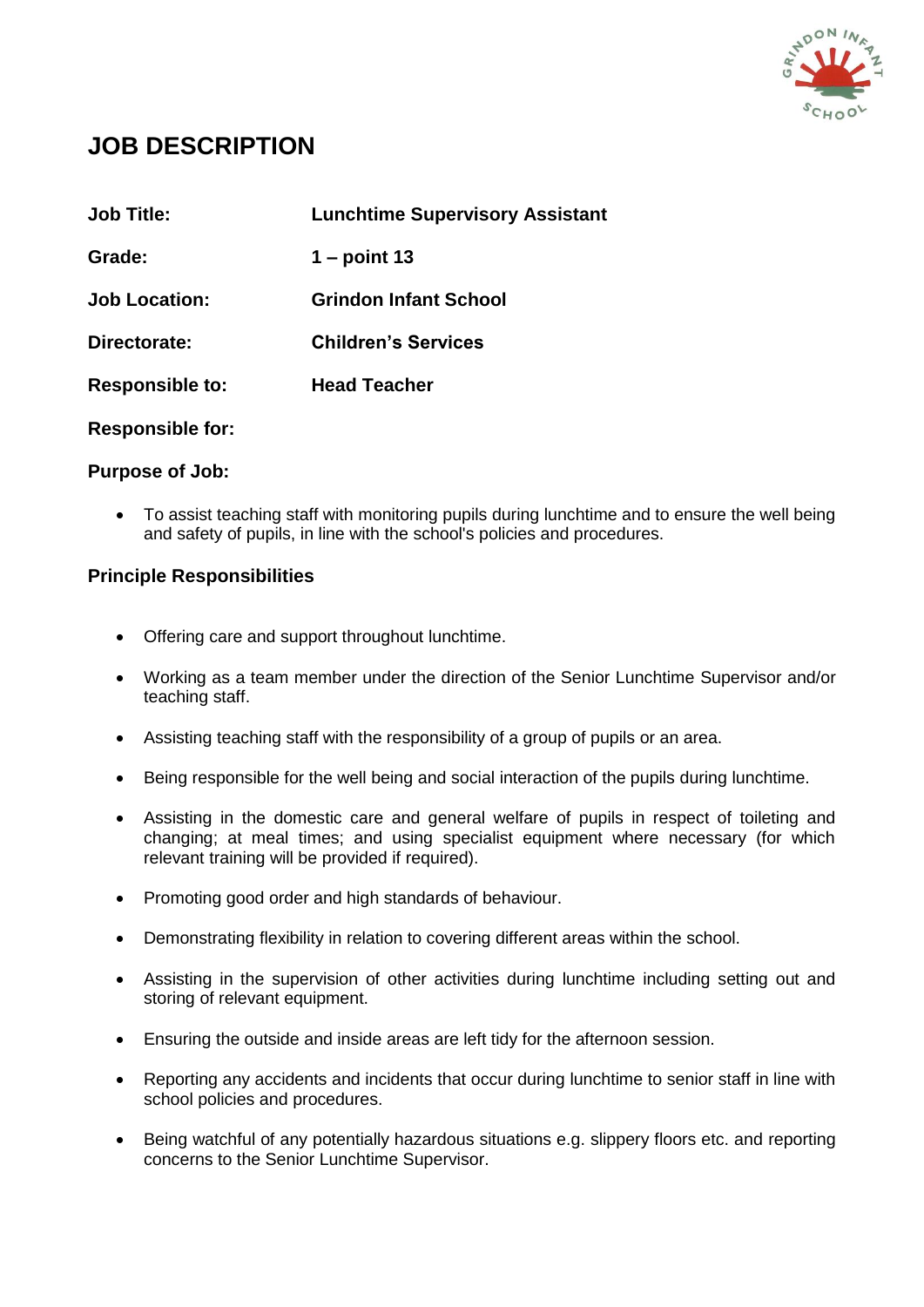## **General requirements**

- Attending and participating in training and development courses as required.
- Attending meetings, liaising and communicating with colleagues in the school.
- Being an effective role model for the standards of behaviour expected of pupils.
- Having due regard to confidentiality, child protection procedures, health and safety, other statutory requirements and the policies of the governing board and local education authority.

### **Professional Values and Practice**

- Having high expectations of all pupils; respecting their social, cultural, linguistic, religious and ethnic backgrounds; and being committed to raising their educational achievement.
- Treating pupils consistently with respect and consideration, and being concerned with their development as learners.
- In line with the school's policy and procedures, using behaviour management strategies which contribute to a purposeful learning environment.
- Working collaboratively with colleagues as part of a professional team; and carrying out roles effectively, knowing when to seek help and advice from colleagues.
- Reflecting upon and seeking to improve personal practice.
- Working within schools policies and procedures and being aware of legislation relevant to personal role and responsibility in the school.
- Recognising equal opportunities issues as they arise in the schools and responding effectively, following schools policies and procedures.
- Building and maintaining successful relationships with pupils, parents/carers and staff.

## **Specific Duties**

- 1. To be on duty in readiness for the pupils at a designated point either on the playground or in the school.
- 2. To attend meetings with the Head Teacher and / or training, as and when appropriate.
- 3. To assist with the organisation of the safety and welfare of the pupils.

The post holder must act in compliance with data protection principles in respecting the privacy of personal information held by the council.